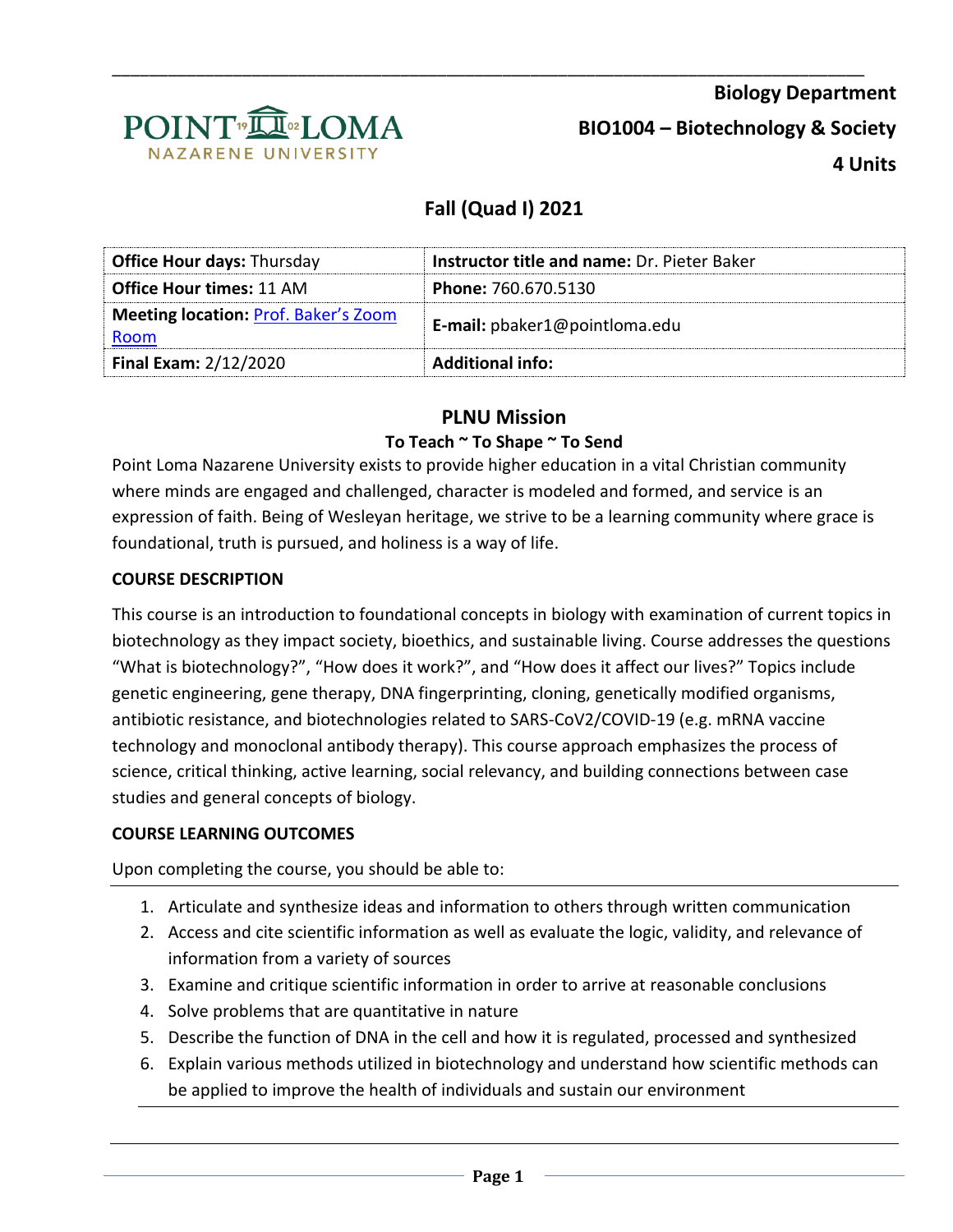#### **COURSE CREDIT HOUR INFORMATION**

In the interest of providing sufficient time to accomplish the stated Course Learning Outcomes, this class meets the PLNU credit hour policy for a 4 unit class delivered over 8 weeks. Specific details about how the class meets the credit hour requirement can be provided upon request.

\_\_\_\_\_\_\_\_\_\_\_\_\_\_\_\_\_\_\_\_\_\_\_\_\_\_\_\_\_\_\_\_\_\_\_\_\_\_\_\_\_\_\_\_\_\_\_\_\_\_\_\_\_\_\_\_\_\_\_\_\_\_\_\_\_\_\_\_\_\_\_\_\_\_\_\_

#### **REQUIRED TEXTS AND RECOMMENDED STUDY RESOURCES**

- 1. Text: *Biology: Science for Life with Physiology along with MasteringBiology Access Card.* Sixth Edition. Colleen Belk and Virginia Borden Maier, Pearson, 2019.
- 2. Plus Modified MasteringBiology with eText -- Access Card Package, Sixth Edition (Links to an external site.).

NOTE: This text is available as print or e-text. Be sure to acquire the ACCESS code through the Pearson website:

#### **STATE AUTHORIZATION FOR ONLINE COURSES**

State authorization is a formal determination by a state that Point Loma Nazarene University is approved to conduct activities regulated by that state. In certain states outside California, Point Loma Nazarene University is not authorized to enroll online (distance education) students. If a student moves to another state after admission to the program and/or enrollment in an online course, continuation within the program and/or course will depend on whether Point Loma Nazarene University is authorized to offer distance education courses in that state. It is the student's responsibility to notify the institution of any change in his or her physical location. Refer to the map using the below link to view which states allow online (distance education) outside of California. <https://www.pointloma.edu/offices/office-institutional-effectiveness-research/disclosures>

#### **ASSESSMENT AND GRADING**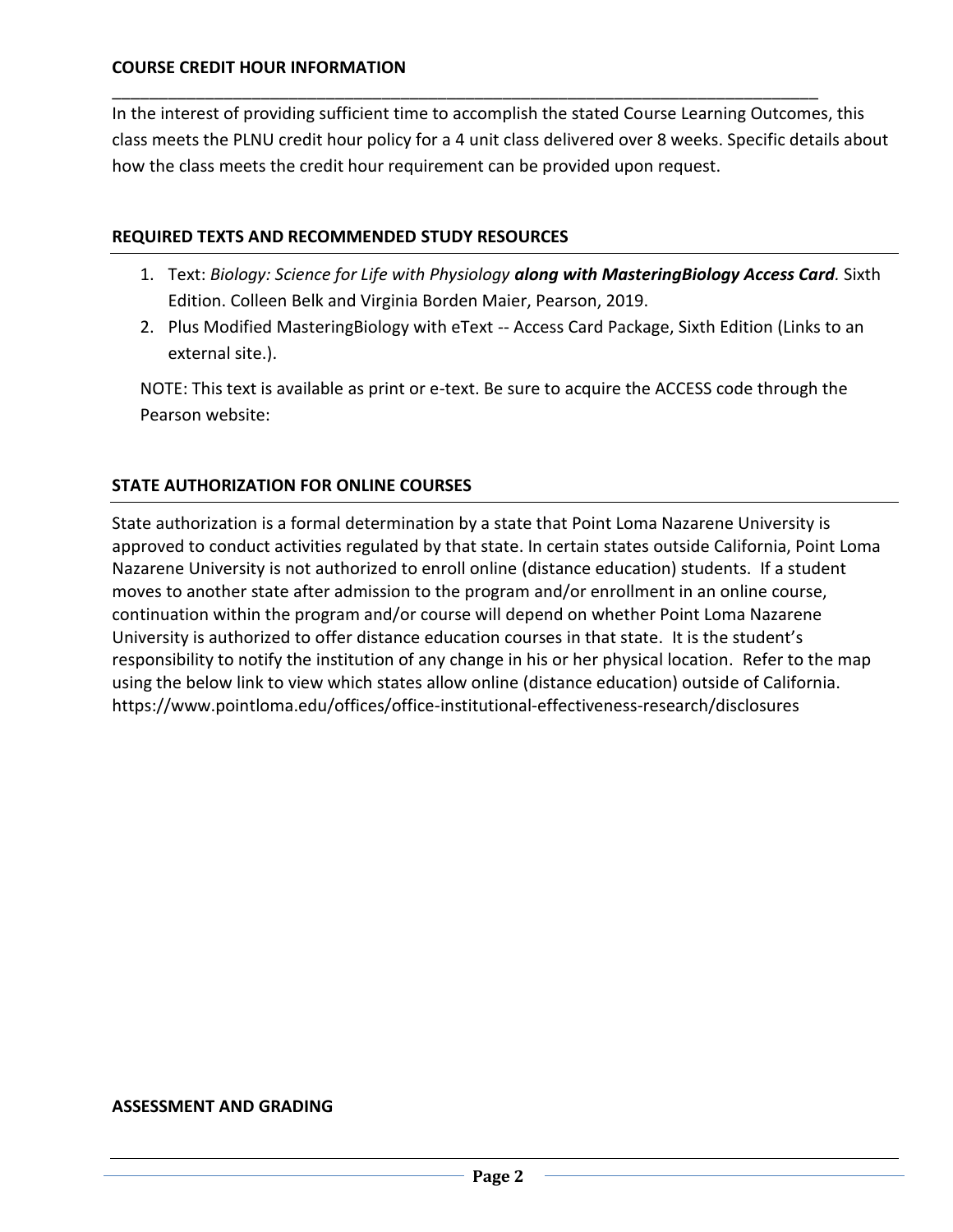|                                              | <b>Total Points</b> | % of Final | Due Date(s)                          |  |
|----------------------------------------------|---------------------|------------|--------------------------------------|--|
| Assessment                                   |                     | Grade      |                                      |  |
| Homework (10 points x 10)                    | 100                 | 10%        | (8/31, 9/3, 9/3, 9/10, 9/17, 9/17,   |  |
|                                              |                     |            | $9/24$ , $10/1$ , $10/8$ , $10/15$ ) |  |
| Life Application Assignments (10 points x 7) | 70                  | 7%         | (9/1, 9/8, 9/15, 9/22, 9/29, 10/6,   |  |
|                                              |                     |            | 10/13                                |  |
| Current Events (50 points x 2)               | 100                 | 10%        | (9/8, 9/22)                          |  |
|                                              | 100                 | 10%        | (8/31, 9/3, 9/3, 9/10, 9/17, 9/24,   |  |
| Quizzes (10 points x 10)                     |                     |            | 10/1, 10/7, 10/15                    |  |
| Discussion Activities (20 points x 6)        | 120                 | 12%        | (9/3, 9/10, 9/17, 9/24, 10/1, 10/8)  |  |
| <b>COVID-19 Peer Teaching Assignment</b>     | 140                 | 14%        | (9/1, 9/29, 10/8, 10/15)             |  |
| Exam 1                                       | 100                 | 10%        | (9/13)                               |  |
| Exam 2                                       | 120                 | 12%        | (10/4)                               |  |
| Final Exam                                   | 150                 | 15%        | (10/18)                              |  |
| Total                                        | 1000                |            |                                      |  |

| <b>Grade Distribution</b> |               |
|---------------------------|---------------|
| $A = 93 - 100$            | $C = 73 - 76$ |
| $A = 92 - 90$             | $C = 70 - 72$ |
| $B + = 87 - 89$           | $D+=67-69$    |
| $B = 83 - 86$             | D=63-66       |
| $B = 80 - 82$             | $D = 60 - 62$ |
| $C+=77-79$                | $F = 0 - 59$  |

#### **INCOMPLETES AND LATE ASSIGNMENTS**

All assignments are to be submitted/turned in by 11:59 PM PST (unless noted otherwise) on the date when they are due —including assignments posted in Canvas. Incompletes will only be assigned in extremely unusual circumstances.

#### **FINAL EXAMINATION POLICY**

Successful completion of this class requires taking the final examination **on its scheduled day (10/18/2021)**. The final examination schedule is posted on the Canvas site. Requests for early examinations or alternative days may not be approved.

NOTE: The following policies are to be used without changes:

#### **PLNU COPYRIGHT POLICY**

Point Loma Nazarene University, as a non-profit educational institution, is entitled by law to use materials protected by the US Copyright Act for classroom education. Any use of those materials outside the class may violate the law.

#### **PLNU ACADEMIC HONESTY POLICY**

Students should demonstrate academic honesty by doing original work and by giving appropriate credit to the ideas of others. Academic dishonesty is the act of presenting information, ideas, and/or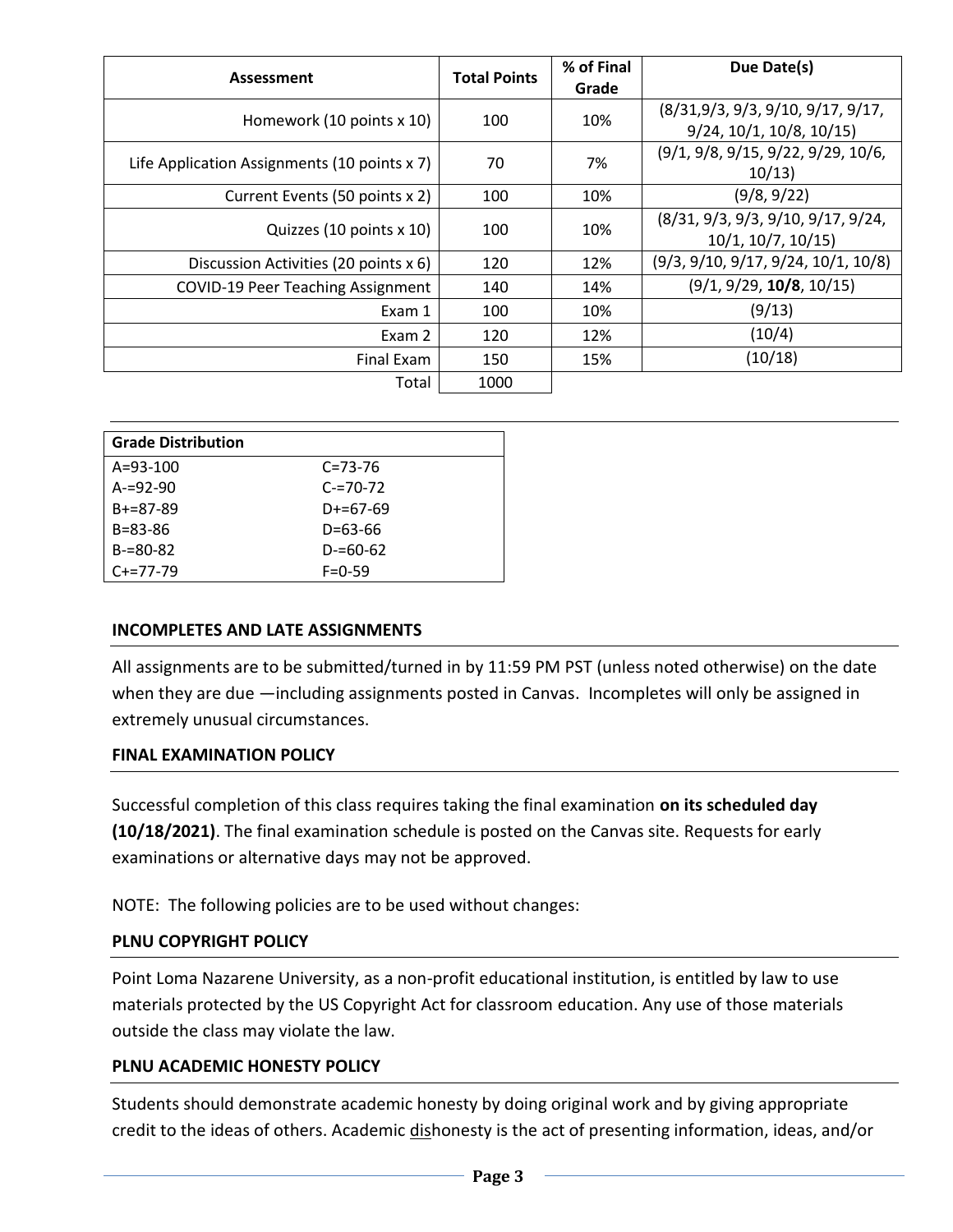concepts as one's own when in reality they are the results of another person's creativity and effort. A faculty member who believes a situation involving academic dishonesty has been detected may assign a failing grade for that assignment or examination, or, depending on the seriousness of the offense, for the course. Faculty should follow and students may appeal using the procedure in the university Catalog. See [Academic Policies](http://catalog.pointloma.edu/content.php?catoid=41&navoid=2435) for definitions of kinds of academic dishonesty and for further policy information.

### **PLNU ACADEMIC ACCOMMODATIONS POLICY**

While all students are expected to meet the minimum standards for completion of this course as established by the instructor, students with disabilities may require academic adjustments, modifications or auxiliary aids/services. At Point Loma Nazarene University (PLNU), these students are requested to register with the Disability Resource Center (DRC), located in the Bond Academic Center. [\(DRC@pointloma.edu](mailto:DRC@pointloma.edu) or 619-849-2486). The DRC's policies and procedures for assisting such students in the development of an appropriate academic adjustment plan (AP) allows PLNU to comply with Section 504 of the Rehabilitation Act and the Americans with Disabilities Act. Section 504 (a) prohibits discrimination against students with special needs and guarantees all qualified students equal access to and benefits of PLNU programs and activities. After the student files the required documentation, the DRC, in conjunction with the student, will develop an AP to meet that student's specific learning needs. The DRC will thereafter email the student's AP to all faculty who teach courses in which the student is enrolled each semester. The AP must be implemented in all such courses.

If students do not wish to avail themselves of some or all of the elements of their AP in a particular course, it is the responsibility of those students to notify their professor in that course. PLNU highly recommends that DRC students speak with their professors during the first two weeks of each semester about the applicability of their AP in that particular course and/or if they do not desire to take advantage of some or all of the elements of their AP in that course.

### **PLNU ATTENDANCE AND PARTICIPATION POLICY**

Regular and punctual attendance at all classes is considered essential to optimum academic achievement. If the student is absent from more than 10 percent of class meetings, the faculty member can file a written report which may result in de-enrollment. If the absences exceed 20 percent, the student may be de-enrolled without notice until the university drop date or, after that date, receive the appropriate grade for their work and participation. See [Academic Policies](http://catalog.pointloma.edu/content.php?catoid=41&navoid=2435) in the Undergraduate Academic Catalog.

### **Asynchronous Attendance/Participation Definition**

A day of attendance in asynchronous content is determined as contributing a substantive note, assignment, discussion, or submission by the posted due date. Failure to meet these standards will result in an absence for that day. Instructors will determine how many asynchronous attendance days are required each week.

### *Note: Fully online courses*

Students taking online courses are expected to attend each week of the course. Attendance is defined as participating in an academic activity within the online classroom which includes posting in a graded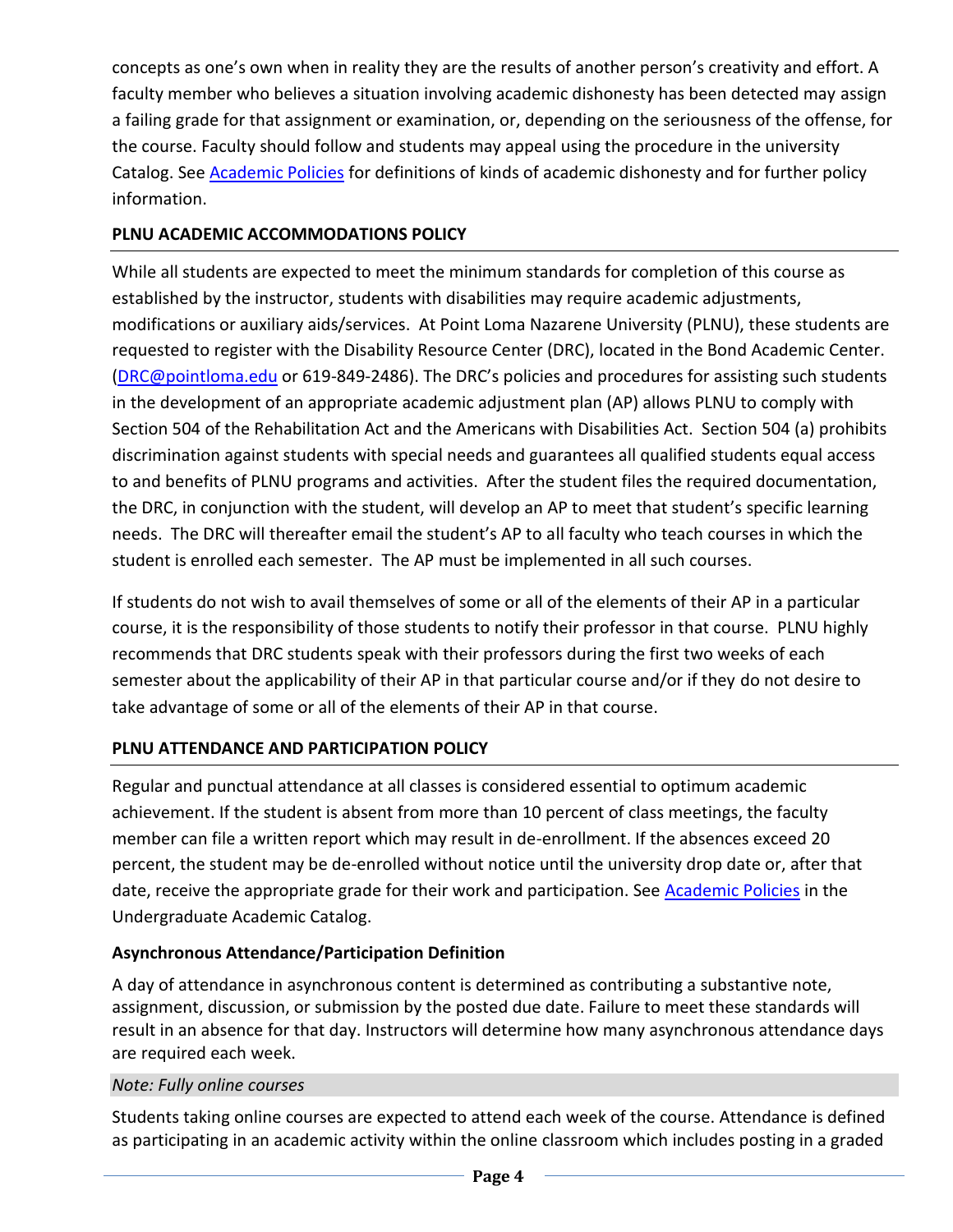activity in the course. (Note: Logging into the course does not qualify as participation and will not be counted as meeting the attendance requirement.)

Students who do not attend at least once in any 3 consecutive days will be issued an attendance warning. Students who do not attend at least once in any 7 consecutive days may be dropped from the course retroactive to the last date of recorded attendance.

Students who anticipate being absent for an entire week of a course should contact the instructor in advance for approval and make arrangements to complete the required coursework and/or alternative assignments assigned at the discretion of the instructor.

**\_\_\_\_\_\_\_\_\_\_\_\_\_\_\_\_\_\_\_\_\_\_\_\_\_\_\_\_\_\_\_\_\_\_\_\_\_\_\_\_\_\_\_\_\_\_\_\_\_\_\_\_\_\_\_\_\_\_\_\_\_\_\_\_\_\_\_\_\_\_\_\_\_\_\_\_\_\_\_\_\_\_\_\_**

### **USE OF TECHNOLOGY**

In order to be successful in the online environment, you'll need to meet the minimum technology and system requirements; please refer to the *[Technology and System Requirements](https://help.pointloma.edu/TDClient/1808/Portal/KB/ArticleDet?ID=108349)* information. Additionally, students are required to have headphone speakers compatible with their computer available to use. If a student is in need of technological resources please contact [student-tech](mailto:student-tech-request@pointloma.edu)[request@pointloma.edu.](mailto:student-tech-request@pointloma.edu)

Problems with technology do not relieve you of the responsibility of participating, turning in your assignments, or completing your class work.

### **COURSE SCHEDULE AND ACTIVITIES**

**Readings and Lecture Videos -** Selected readings from the textbook will be supplemented by video lectures and other instructional course materials to be posted on Canvas. All course materials are delivered asynchronously. Students are expected to review reading and lecture materials for that week on the days indicated on the course schedule (typically Monday/Tuesday). Each week, a detailed overview of selected readings, lectures and all assignments for the week will be posted on Canvas.

**Homework (100 points) –** All homework assignments are due by 11:59 PM PST on the scheduled due date. All homework prompts will be posted on Canvas, including links to the Pearson MasteringBiology assignment.

**Life Application Assignments (70 points) –** These weekly assignments involve a brief reading (scripture, poem, etc) and an introspective reflection by the student. They are designed to encourage thoughtful exploration of one's own faith and lived experiences within the context of the course. All life application discussions are conducted on Canvas and due by 11:59 PM PST each week on Wednesdays.

**Current Events (100 points) -** These one-page write ups are worth 50 points each. You can find any recent article from a reputable newspaper or media publication (NY Times, LA Times, Scientific American, JAMA, STATnews, etc.) which addresses an issue in biotechnology. The questions you should address in your write up are posted on Canvas. These submissions are to be done on Canvas and are due by 11:59 PM PST on the corresponding due dates (9/8, 9/22)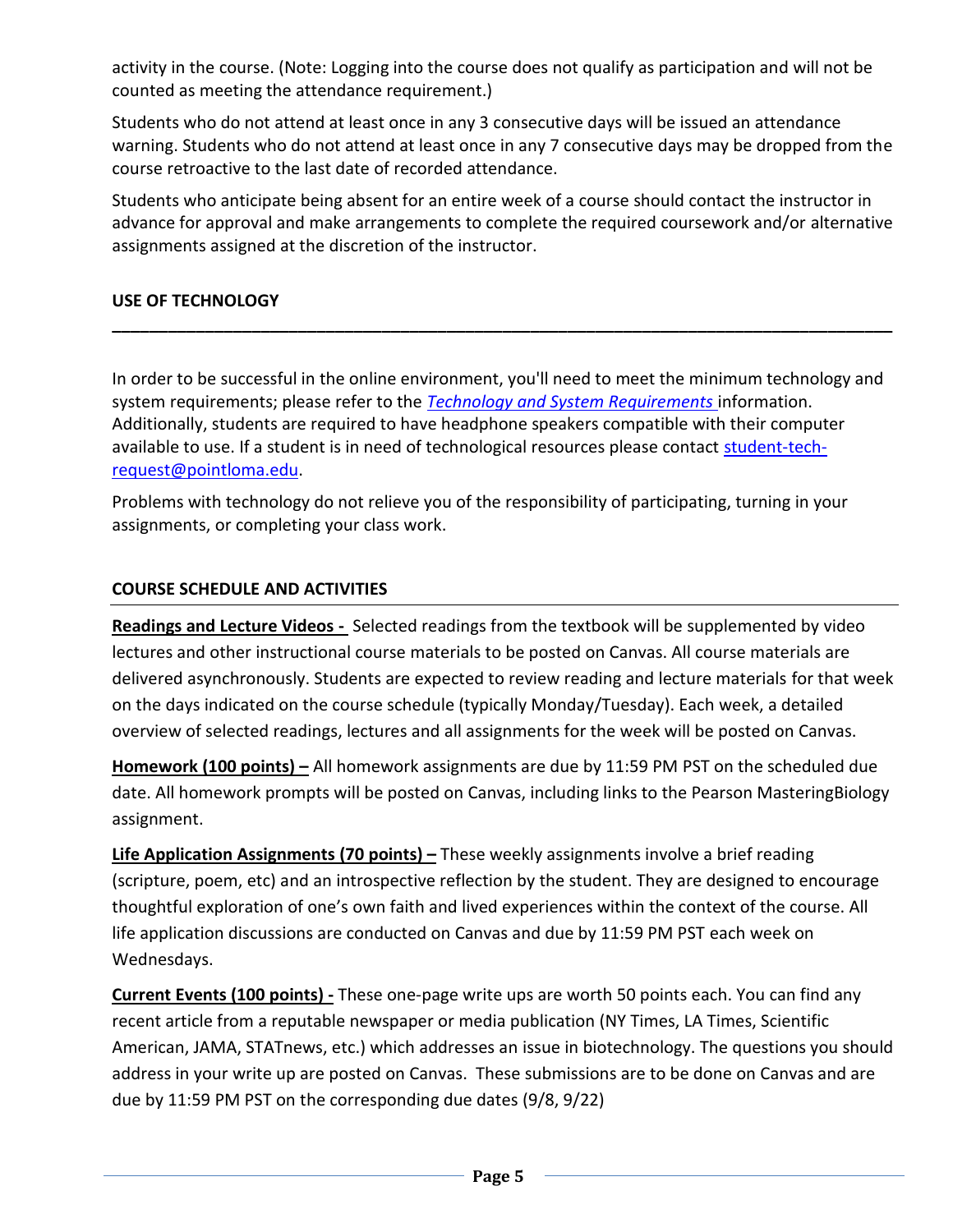**Quizzes (100 points) -** You will have an opportunity to answer a few multiple choice questions related to the course material (n=10, 10 points each), an initial state authorization verification survey, and a final quiz on the peer-teaching projects. The quizzes are open note and are to be conducted on Canvas with a time limitation and completed by 11:59 PM PST on the due date (typically Fridays).

**Discussion Activities (120 points)** - These weekly small group discussion activities involve group work related to the course material and problem solving to be conducted on Canvas discussion boards. Discussion activities (n=6, 20 points each) typically involve an original post due on wednesday (10 points each) and engagement/responses to other student posts by Friday of that week (10 points).

**COVID-19 Peer Teaching Assignment (140 points)** - You will work in groups to examine a specialized topic related to COVID-19 and relevant biotechnologies and present to the rest of the class teaching them this specialized topic. You will prepare instructional materials (brief lecture with visual aids) to be presented by your discussion group on Canvas (100 points). Your own learning and their learning will be assessed in a quiz taken at the conclusion of your discussion (20 points). Additionally, your peer teaching participation will be evaluated by your group members via a peer teaching assessment form (20 points). Thorough instructions can be found on Canvas. Topics are all related to COVID-19 and include: mRNA vaccines, tests for identifying SARS-CoV2, monoclonal antibody therapies, etc. Brief (~10 min) one-on-one meetings (via zoom) between each student group and the instructor will be held between (10/5 – 10/7) to provide instructor support and feedback for students as they develop their peer teaching materials. The peer teaching presentation is due by Friday, 10/18 and the peer teaching quiz and assessments are due by Friday, Oct 15 by 11:59 PM PST.

**Exams (370 points) –** All exams will be conducted on Canvas, are open note and cumulative. You can expect 100 points to be based upon the new material, and the remainder of the points to be based upon previous material. Exam 1 (9/13) is worth 100 pts, Exam 2 (10/4) is worth 120 pts and the Final Exam (10/18) is worth 150 pts.

**Extra Credit** – Extra Credit assignments will be made available throughout the course. Completion of relevant chapter study modules from the textbook will earn extra credit points toward the exam. Additional extra credit opportunities covering topics in biotechnology and society will be made available throughout the course to earn extra credit points towards the final grade. All extra credit opportunities will be completed on Canvas by 11:59 PM PST on the assigned due date